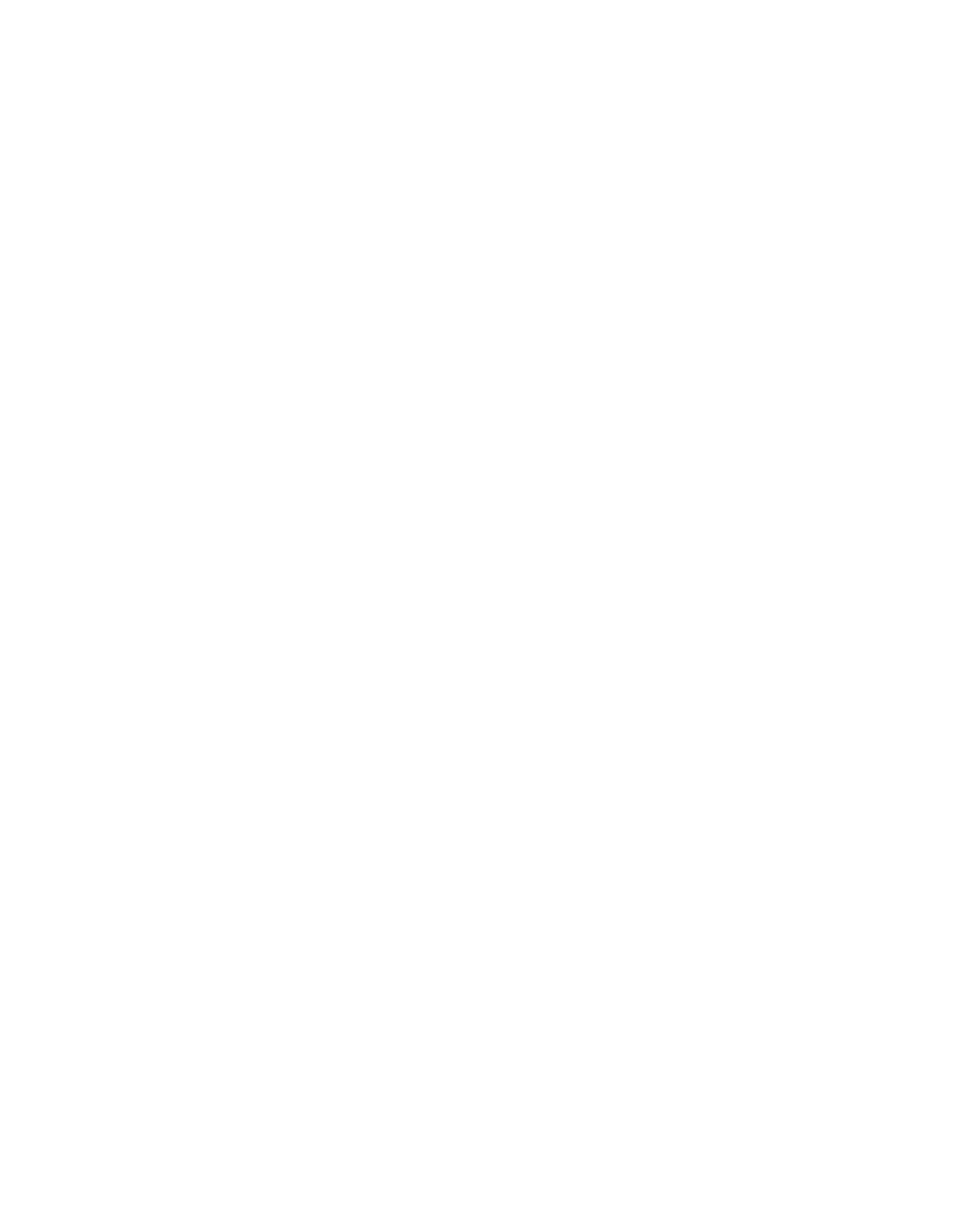**A B**

pNPP bis-pNPP

**Fig. (5).** Effects of Mg<sup>2+</sup> on Zn<sup>2+</sup>-activated hydrolysis of pNPP and bis-pNPP by CIAP. Reaction mixtures (200 μl) containing 25 mM Tris-HCl (pH 8.5), 2.5 mM p-nitrophenyl phosphate (A), or bis-p-nitrophenyl phosphate (B), 2 mM or 4 mM ZnCl<sub>2</sub> plus the indicated concentration of MgCl<sub>2</sub> (0-10 mM), and 10  $\mu$ M CIAP were incubated at 37 °C for 10 minutes. Reactions were initiated by the addition of the substrate to the reaction mixture and stopped by the addition of 1.0 ml 0.5 M NaOH. Activities are expressed as change in  $A_{410}$  per minute for phosphomonoesterase activity and change in  $A_{410}$  per hour for the phosphodiesterase activity.

mechanistic differences have been reported between the monoesterase and diesterase functionalities of ECAP. O'Brien *et al*., [17] reported that the R166S mutation in ECAP specifically inhibited monoesterase activity without affecting the hydrolysis of diester substrates, suggesting that the residue is important for binding and positioning of monoester substrates. The lack of effect of the R166S mutation on diester hydrolysis shows that this interaction does not contribute to the reaction of phosphate diesters, presumably because the introduction of steric bulk caused by esterification of a non-bridging oxygen of the transferred phosphoryl group prevents this interaction with the phosphate diester substrate [6].

Zalatan *et al.*, [5] showed that removal of the  $Mg^{2+}$  site in ECAP had no significant effect on the diesterase reaction, while causing a significant decrease in monoesterase activity. Structural analysis and comparative studies with sulphate monoester substrates show that the R' group of diester substrates is oriented away from the  $Mg^{2+}$  site in AP (Fig. 2B). Hence, the active site  $Mg^{2+}$  has little or no contribution to rate acceleration of diester hydrolysis, in contrast to the monoesterase reaction that depends on  $Mg^{2+}$ in transition state stabilisation (Fig. **2A**). It follows that catalysis of the diesterase reaction relies more on interactions with the bimetallocentre occupied by the two  $\text{Zn}^{2+}$  ions. This unique property of diesterase catalysis by AP might explain the inhibitory effect of  $Mg^{2+}$  if it displaces  $Zn^{2+}$  from the bimetallocentre [15]. In a comparative analysis of the hydrolysis of several diester substrates by ECAP-R166S, Nikolic-Hughes *et al*., [18] showed that rate enhancements correlated with the amount of negative charge localised between the two  $\text{Zn}^{2+}$  ions in the active site. Hence, the electrostatic features of the active site can be tuned to favour monoesterase or diesterase reactions when the coordinating properties of the bimetallocentres are altered. Such electrostatic contributions to the catalysis of diester hydrolysis by CIAP would be perturbed by the introduction of  $Mg^{2+}$  into one or both of the  $Zn^{2+}$  catalytic sites.

The synergistic effect of  $Mg^{2+}$  and  $Zn^{2+}$  in the activation of phosphomonoesterase activity of AP observed in this study confirmed our earlier report of the synergistic effects of  $\text{Zn}^{2+}$  and Mg<sup>2+</sup> ions in the activation of TNAP [14, 15]. These and related findings [19, 20] suggest that the synergistic effect of the two cofactors is a recurrent theme of the two-metal ion mechanism of the alkaline phosphatases. However, the effect of interaction of  $Mg^{2+}$  and  $Zn^{2+}$  in the hydrolysis of bis-pNPP by CIAP as observed here did not show any synergistic effect though each metal ion in the absence of the other activates the enzyme. This would not be surprising if  $Mg^{2+}$  makes little contribution to rate enhancement of diester hydrolysis [5], in contrast to its significant impact in hydrolysis of phosphomonoester by alkaline phosphatase [15]. Activation of phosphodiesterase activity of CIAP by  $Mg^{2+}$  was limited,  $Zn^{2+}$  being the preferred metal ion for the hydrolysis of bis-pNPP. Interestingly,  $Mg^{2+}$  seems to displace  $Zn^{2+}$  from the enzyme and significantly inhibits the diesterase reaction. Keppetipola and Shuman [21] described mutants of a polynucleotide kinase/phosphatase from *Clostridium temocellum* with different cofactor requirements for its monoesterase and diesterase activities.

 The alkaline phosphatase superfamily of hydrolase enzymes exhibits a high degree of substrate flexibility. This broad specificity means that the enzymes could be engineered to act with different affinities on a variety of phosphate esters. This can be achieved *via* random or directed mutagenesis of active site residues. The findings from this study offer the prospect of altering the substrate specificities of alkaline phosphatases and related bimetalloenzymes through changes in reaction cofactors in addition to efforts resulting from active site engineering.

## **ACKNOWLEDGEMENTS**

 We are grateful to Dr. Adrian Lapthorn (University of Glasgow) for generating Chemdraw formats of chemical structures; and Drs Sean Colloms and Louise Horsfall (University of Glasgow) for their helpful comments on the manuscript.

#### **CONFLICT OF INTEREST**

None declared.

#### **REFERENCES**

[1] Hoylaerts, M.F.; Manes, T.; Millan, J.L. Molecular mechanism of uncompetitive inhibition of human placental and germ cell alkaline phosphatase. *Biochem. J*., **1998**, *286*, 23-30.